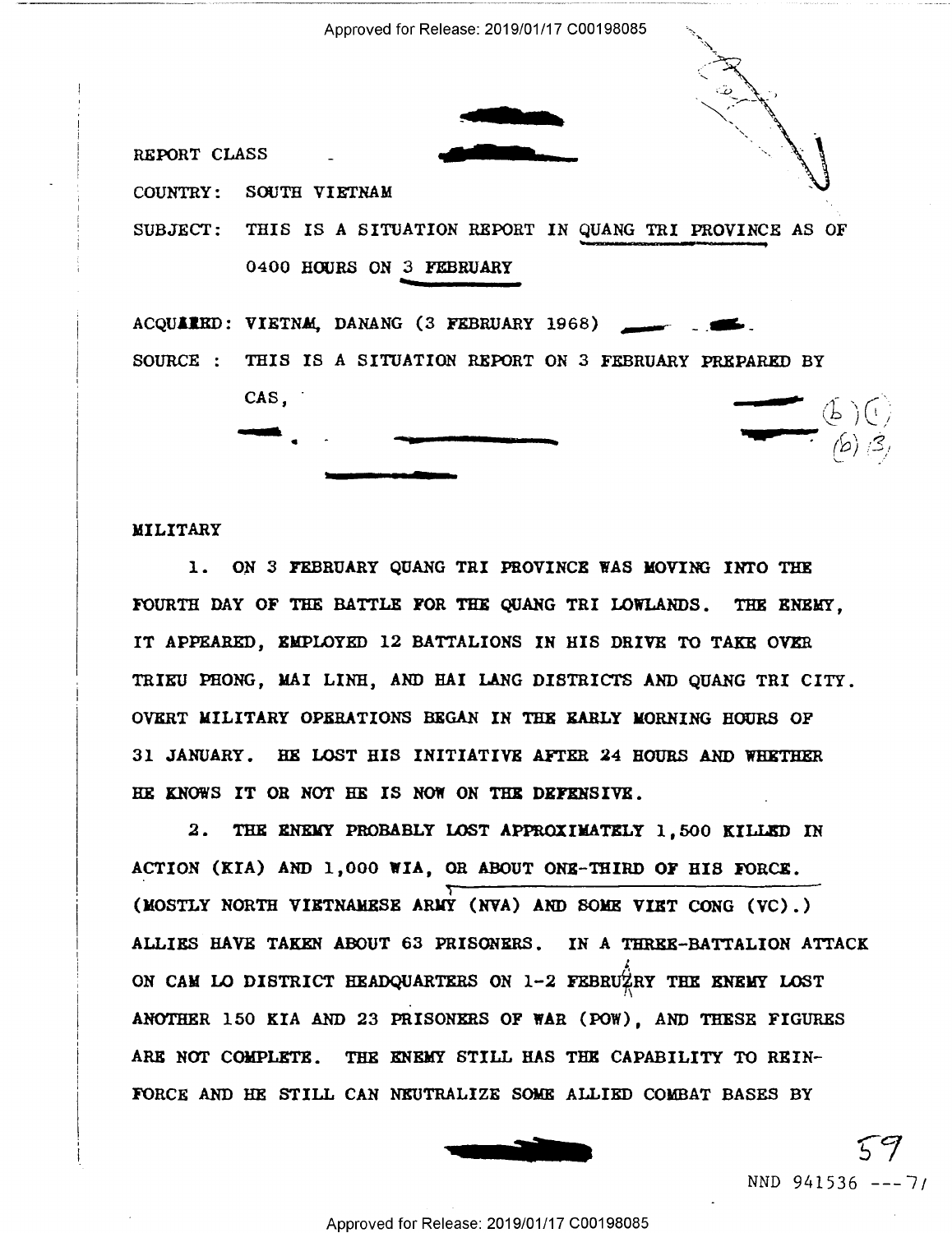

.www.file.com/www.file.org/www.com/www.com/www.com/www.com/www.com/www.com/www.com/www.com/www.com/www.com/www

ROCKET AND SHHAK AIR ATTACKS (NOT YET EMPLOYED).

3. IF HE EXPECTS TO WIN THE BATTLE FOR QUANG TRI, HE MUST COMMIT THESE FORCES AND HE MUST ACHIEVE BETTER COORDINATION THAN ·-·- HE HAS DEMONSTRATED SO FAR. PART OF HIS PROBLEM HAS BEEN ALLIED MASTERY OF THE SKIES DURING DAYLIGHT HOURS. THE ENEMY, AFTER SECURING TOEHOLDS ON THE NORTH AND SOUTH EDGES OF THE CITY OF QUANG TRI IN THE EARLY MORNING HOURS OF 31 JANUARY, WAS UNABLE TO QUANG TRI IN THE EARLY MORNING HOURS OF 31 JANUARY, WAS UNABLE To  ${\mathcal{F}}$ REINFORCE THESE UNITS WITH HI§RESERVES UNTIL THE NEXT NIGHT. THIS MADE IT POSSIBLE FOR THE ALLIES TO BLOCK THE TWO ROUTES THE  $TH\in$ NVA/VC PLANNED TO USE. FORTUNATELY THE WEATHER WAS FAIR. IT MIGTT HAVE BEEN A DIFFERENT STORY HAD PILOTS BEEN GROUNDED. HAVE BEEN A DIFFERENT STORY HAD PILOTS BEEN GROUNDED.

4. ANOTHER FACTOR WHICH MAY HAVE INFLUENCED THE OUTBOME OF THIS BATTLE WAS THE ENEMY'S FOOLISHNESS IN SETTING UP HIS  $~^{\rm tr}$ COMMAND POST SO CLOSE TO QUANG TRI CITY (VICINITY OF YD343515) AND ALLIED LUCK INWIPING OUT THIS COMMAND POST. ENEMY KIA IN-CWDED A COLONEL AND THREE JUNIOR OFFICERS AND PROBABLY GENERAL CLUDED A COLONEL AND THREE JUNIOR OFFICERS AND PROBABLY GENERAL NAM LONG AND HIS CHIEF OF STAFF. CREDIT FOR THIS COUP BELONGS TO THE ARMY OF THE HEPUBLIC OF VIETNAM (ARVN) NINTH AIRBORNE BATTALIONADND ELEMENTS OF THE ARVN SEVENTH CAVALRY (APC'S). THEY CAPTURED THE ENEMY'S COMMUNICATION FACILITY INTACT (RADIO DESTROYED). ONE OF THE LAST MESSAGES IN THE RADIO MESSAGE FILE DESTROYED). ONE OF THE LAST MESSAGES IN THE RADIO MESSAGE FILE WAS A REPORT TO HIGHER HEADQUARTERS ANNOUNCING THE DEATH OF GENERAL HAS A REPORT TO HIGHER HEADQUARTERS ANNOUHCING THE DEATH OF GENERAL NAM LONG ALONG WITH HIS CHIEF OF STAFF. USING THE ENEMY'S SIGNAL NAM LONG ALONG WITH HIS CHIEF OF STAFF. USING THE ENEMY'S SIGNAL OPERATING INSTRUCTIONS, THE AIRBORNE BATTALION COMMANDER, A NORTH OPERATING INSTRUCTIONS, THE AIRBORNE BATTALION COMMANDER, A NORTH VIETNAMESE HIMSELF, PERSONALLY CALLED THE ENEMY HIGHER HEAD-VIETNAMESE HIMSELF, PERSONALLY CALLED TEE ENEMY HIGHER HEAD- WAS A REPORT TO HIGHER HEADQUARTERS ANNOUNCING T<br>
NAM LONG ALONG WITH HIS CHIEF OF STAFF. USING T<br>
OPERATING INSTRUCTIONS, THE AIRBORNE BATTALION C<br>
VIETNAMESE HIMSELF, PERSONALLY CALLED THE ENEMY<br>
Approved for Release: 20 r.\_



NND 941536 --- *1-i\_*  NND 941536 ——— 72.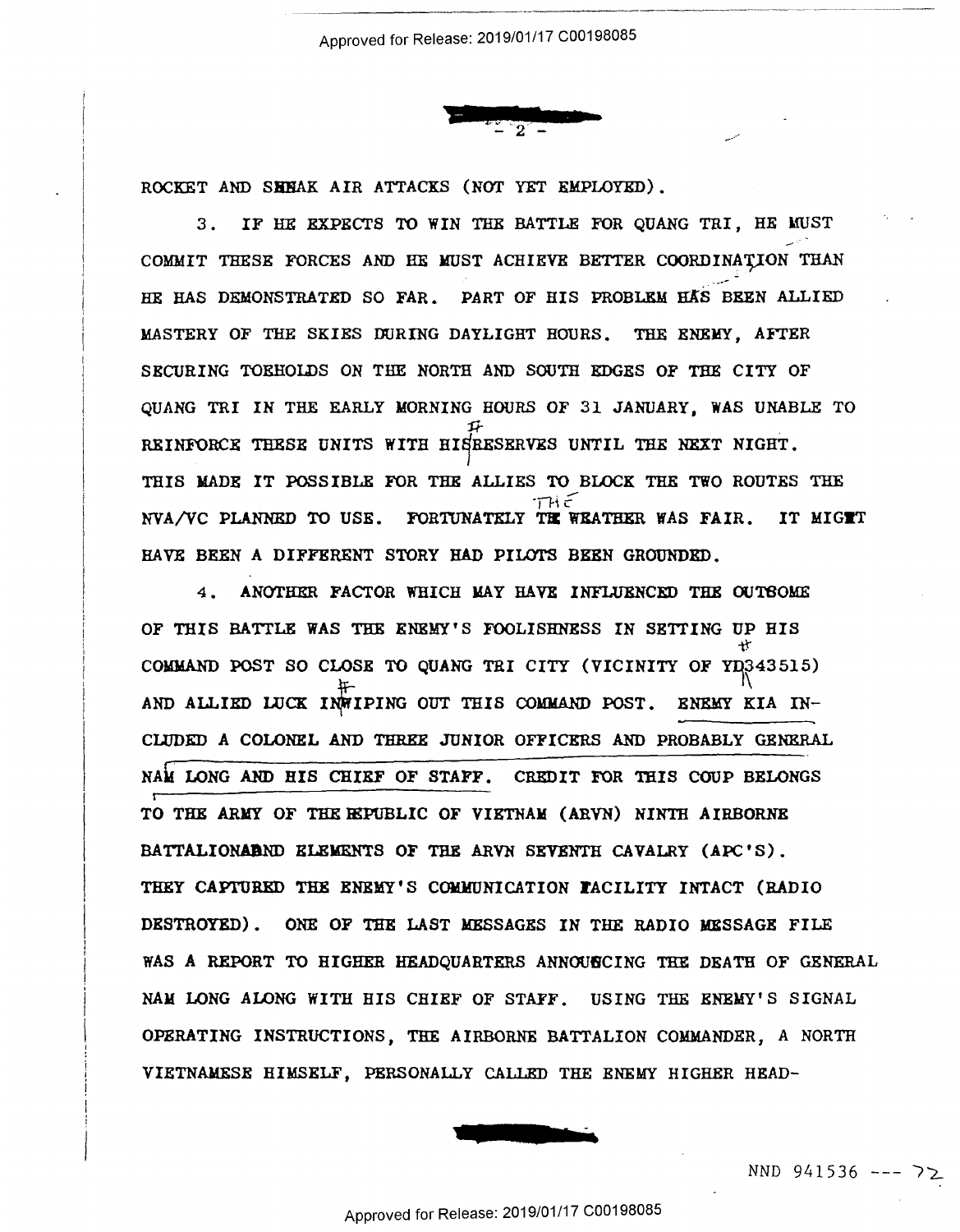

www.com

 $\cdots$  . The construction of the comparison of the construction of the construction  $\cdots$  . The construction of the construction of the construction of the construction of the construction of the construction of the constr

QUARTERS AND ASKED IF IT WERE TRUE THAT THE GENERAL WAS DEAD. THE HIGHER HEADQUARTERS CAME RIGHT BACK WITH A CONFIRMATION. THE HIGHER HEADQUARTERS CAME RIGHT BACK WITH A CONFIRMATION. THIS STORY SOUNDS FARFETCHED AND THERE ARE STILL MANY DETAILS MISSING. MAJOR NHAN, THE SECTOR COMMANDER, EXPLAINED MOST OF THESE MISSING. HAJOR NIIAN, THE SECTOR COHHANDER, EXPLAINED HOST OF THESE DETAILS. A U.S. ARMY AIRBORNE ADVISOR WITH THE NINTH AIRBORNE BATTALION LATER TOLD AN ALMOST IDENTICAL STORY. THE BODIES OF BATTALION LATER TOLD AN ALMOST IDENTICAL STORY. THE BODIES OF THE TWO OFFICERS HAD NOT YET BEEN FOUND, BUT THERE ARE REPORTS *A*  FROM THE VILLAGERS THAT THEY WERE DRAGGED  $\beta$ WAY TOWARD THACH HAU HAMLET ON THE NIGHT OF 31 JANUARY. POLICE ARR BOT ON THE TRAIL HANLET ON THE NIGHT OF 31 JANUARY. POLICE ARE HOT ON THE TRAIL OF THESE BODIES AND THE VILLAGERS ALL SEEM TO BE POSITIVE THAT OF THESE BODIES AND THE YILLAOHRS ALL SEEN TO BE POSITIVE THAT THEY SAW THIS HAPPEN.

## POLITICAL POLITICAL '

5. THERE IS MUCH SENTIMENT AMONG THE PEOPLE OF QUANG THI CITY AGAINST THE NVA AND AGAINST ANY FORM OF COALITION WITH THE CITY AGAINST THE NYA AND AGAINST ANY FORM OF COALITION WITH THE COMMUNISTS. ONE GROUP, MOSTLY CATHOLICS AND MEMBERS OF THE REVOLUTIONARY DAI VIET PARTY (RDVP), APPARENTLY WOULD PREFER AN INDEPENDENT ANTI-COMMUNIST CENTRAL **VIETNAM** REPUBLIC COMPOSED OF INDEPENDENT ANTI—COHUNIST CENTRAL VIETNAH REPUBLIC CONFUSED 0F QUANG TRI, THUA THIEN AND QUANG NAM PROVINCES IF SAIGON OPI'S FOR QUANG TRI, THUA THIEN AND QUANG NAN PROVINCES IF SAIGON OPTS FOR THE COALITION COURSE OF ACTION. OBVIOUSLY THESE PEOPLE ARE NOT REALISTS BUT THE SENTIMENT IS SIGNIFICANT. ON THE AFTERNOON OF l FEBRUARY THE PROVINCE CHIEF HELD A VICTORY PARADE IN TOWN AND 1 FEBRUARY THE PROVINCE CHIEF HELD A VICTORY PARADE IN TOWN AND THE RESPONSE OF THE PEOPLE WAS ELECTIC. THEY THREW FLOWERS, FOOD AND CIGARETTES TO THE PASSING SOLDIERS AND THERE WERE SPONTANECOB SMILES, TEARS AND CHEERING WHICH IS SURPRISING FROM A PEOPLE SHILES, TEARS AND CHEERINGJ WHICH IS SURPRISING FROM A PEOPLE ————-\_.\_\_\_ \_\_\_\_\_..l \_\_\_\_...\_—— ———————————————————— R<sub>a</sub>ndar Samuel Santa Barat ay akan ay isang pangangang manang pangang manang pangang manang pangang manang pang AND CIGARETTES TO THE PASSING SOLDIERS AND THERE WERE SPONTANECOOB \_\_\_.u-—""' r-——-"""'"\_\_

NND 941536 --- 73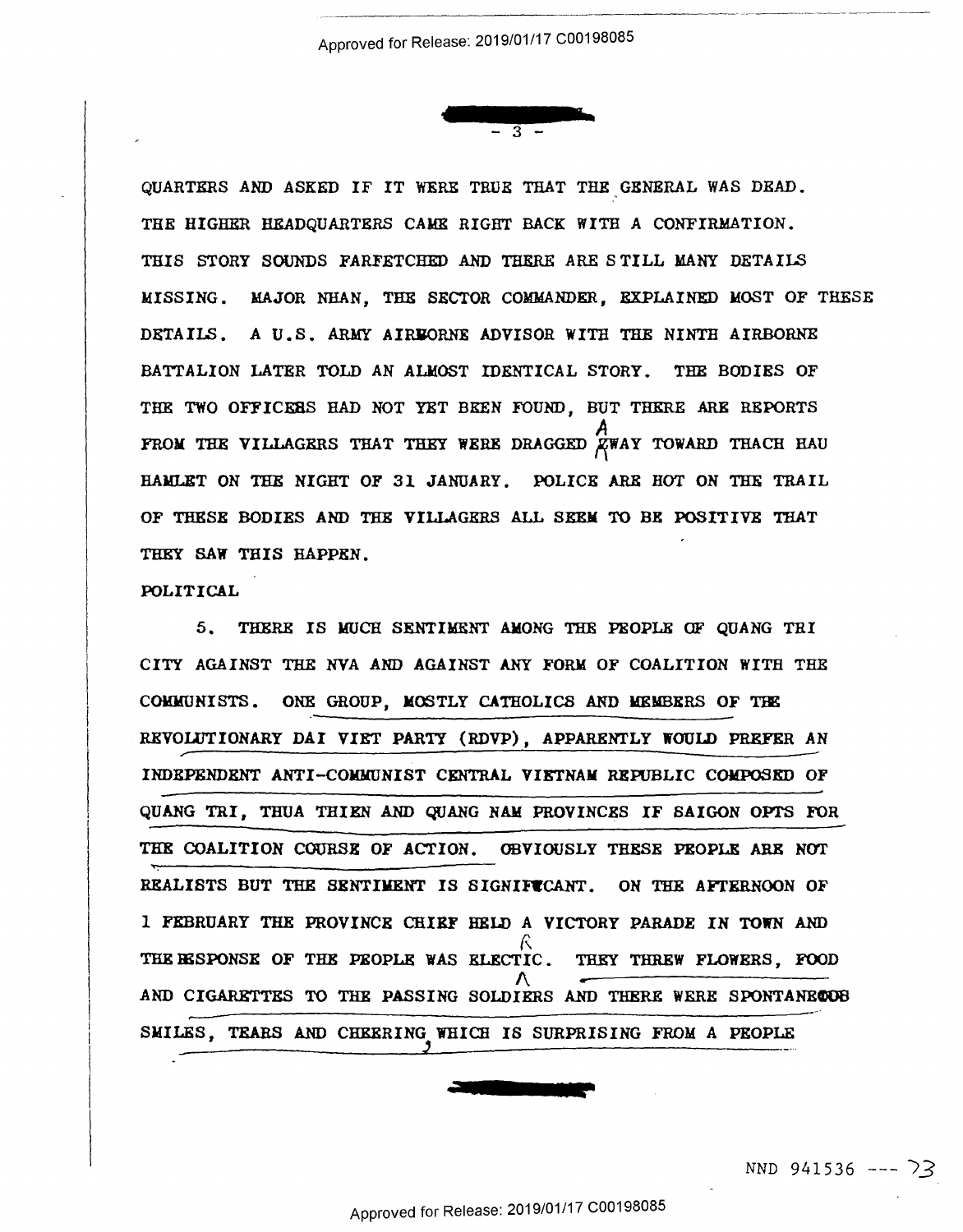

INURED TO WAR. INURED T0 WAR.

———

6. SENATOR HOANG XUAN TUU, RDVP MEMBER, HAS BEEN IN TOWN THROUGH ALL OF THIS AND HAS BEEN CHEERFUL AND OPTIMISTIC, AT LEAST THROUGH ALL OF THIS AND HAS BEEN CHEERFUL AND OPTIMISTIC, AT LEAST OUTWARDLY. HE HAS BEEN VERY MUCH IN EVIDENCE DURING THE DAYLIGHT OUTNARDLY. HE HAS BEEN VERY MUCH IN EVIDENCE DURING THE DAYLIGHT HOURS, VISITING THE MINED HAMLET OF TRI BUU AND THE BTHOUSANDS HOURS, VISITING THE MINED HAMLET OF TRI BUU AND THE HTHOUSANDS OF DISPLACED PERSONS CAMPING IN THE SCHOOLS AROUND TOWN. HE HAS OF DISPLACED PERSONS CAMPING IN"THE SCHOOLS AROUND TOWN. HE HAS NOT BEEN ESCORTED WITH AN OBVIOUS BODYGUARD. NOT BEEN ESCORTED WITH AN OBVIOUS BODYGUARD.

7. SO FAR THE BUDDHISTS HAVE NOT RESPONDED TO THE STORY WHICH IS CIRCULATING IN QUANG TRI THAT THE MILITANT AN QUANG WHICH IS CIRCULATING IN QUANG TRI THAT THE MILITANT AN QUANG BUDDHISTS IN SAIGON HAVE DEFECTED TO THE NATIONAL FRONT FOR THE LIBERATION OF SOUTH VIETNAM (NFLSV). THERE WAS AARUMOR THAT SOME RALLYING WAS IN PROCESS AT THE BUDDHIST HIGH SCHOOL BUT A CHECK REVEALED NO EVIDENCE OF THIS. REVEALED N0 EVIDENCE OF THIS.

8. DURING THE LATE AFTERNOON OF 1 FEBRUARY THE COMBINED ACTION PLATOON (CAP) AND PROVINCIAL RECONNAISSANCE UNIT (PRU) ACTION PLATOON (CAP) AND PROVINCIAL RECONNAISSANCE UNIT (PRU) REPORTED THAT THE ENEMY WAS HOLDING A VICTORY CELEBRATION IN THE EASTERN EDGE OF THUONG XA HAMLET (YD375497), MAI LINH DISTRICT, WHICH HAS BBKN UNDER CONTXST BY THE VC AND THE ALLIRS FOR SOME WHICH HAS BEEN UNDER CONTEST BY THE VC AND THE ALLIES FOR SOME WEEKS. ALLIED ARTILLIRY PROMPTLY PLACED A 24° GUN TIME ON TARGET BARRAGE ON TOP OF THE CELEBRATION WITH UNKNOWN RESULTS.

9. THE PROVINCE CHIEF, LIETIENANT COLONEL NGUYEN AM, WAS QUITE ASSERTIVE BY LATE AFTERNOON, 2 FEBRUARY. HE TOOK CHARGE OF QUITE ASSERTIVE BY LATE AFTERNOON, 2 FEBRUARY. HE TOOK CHARGE OF THE DEFENSIVE ARRANGEMENTS AROUND THE TOWN AND "BOLDLY" GAVE UP THE POLICE FIELD FORCE PLATOON GUARDING HIS UNOCCUPIED RESIDENCE. THE POLICE FIELD FORCE PLATOON GUARDING HIS UNOCCUPIED RESIDENCE. THE PLATOON WAS NEEDED TO BOLSTER ONE COMPANY OF THE U.S. FIRST AIR CAVALRY WIICH WAS OBTAINED TO FILL THE GAP LEFT WHEN THE



*NND* 941536 --- 71/ NND 941536 ——- 7v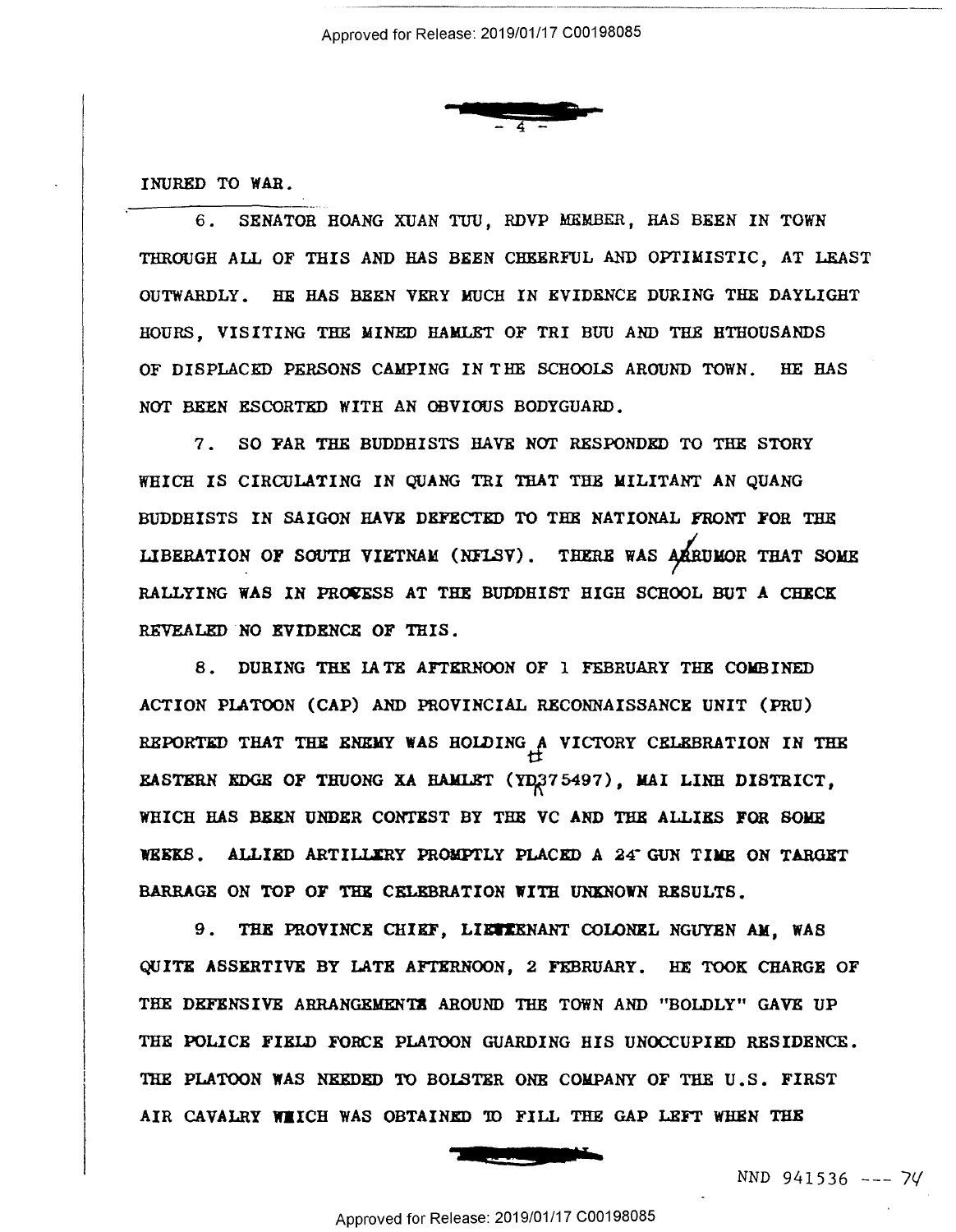

ARVN AIRBORNE BATTALION MOVED TO HUE. DURING THE FIRST TWO DAYS OF THE FIGHTING HOWEVER, CHIEF *AM* WAS A VEGETABLE. THE VIETNAMESE OF THE FIGHTING HOWEVER, CHIEF AM WAS A VEGETABLE. THE VIETNAMESE SECTOR STAFF IS A FAIRLY GOOD ONE, BUT IT TENDS TO FALL APART WHEN SECTOR STAFF IS A FAIRLY GOOD ONE, BUT IT TENDS T0 FALL APART WHEN OPERATIONS DO NOT CONFORM TO CLASSIC PATTERNS. WITH THE FIVE, AND NOW SIX, AIR CAVALRY COMPANIES TO WORK WITH, CONVENTIONAL TACTICS HA VE TO BE SET ASIDE. HAVE To BE SET ASIDE.

REVOLUTIONARY DEVELOPMENT AND REFUGEES REVOLUTIONARY DEVELOPMENT AND REFUGEES

10. THE ENEMY NOW HOLDS  $\overrightarrow{A} \overrightarrow{L} \cdot \overrightarrow{u}$  Two-Thirds of the revolutionary DEVELOPMENT (RD) AREA MOSTLY INTRIEU PHONG DISTRICT. THE ALLIES ARE GOING TO BE FORCED TO GO IN AND ROOT OUT THESE FORCES, WHICH MAY WRECK HAVOC ON THE HAMIETS IN THE PROCESS. IN ADDITION, THE ALLIES DO NOT HAVE THE TROOPS TO MAKE A THOROUGH CORDON AROUND THE AREA. A PSYOPS CAMPAIGN WILL BE TRIED LATER TODAY, BUT THIS IS AIMED MOSTLY AT CALMING THE NERVES OF THE PEOPLE. THEY SEEM TO BE CONFUSED BY ALL THAT HAS HAPPENED IN THE PAST 72 HOURS AND TO BE CONFUSED BY ALL THAT HAS HAPPENED IN THE PAST 72 HOURS AND THE ENEMY XXPRE IS PROPAGANDIZING TO WIN THEM.

11. WHEN THE BNlWY FINALLY CUTS OUT, IT IS HOPED HE DOES NOT 11. WHEN THE ENEMY FINALLY CUTS OUT, IT IS HOPED HE DOES NOT TRY TO TAKE HOSTAGES WITH HIM. HE MAY KILL HAMLET AND VILLAGE CHIEFS WHOLESALE AND HE MAY EVACUATE EVERY YOUTH IN SIGHT. ANY OR ALL OF THESB COURSXS OF ACTION WOULD HURT THE SOUTH VIETNAllESE OR ALL OF THESE COURSES OF ACTION WOULD HURT THE SOUTH VIETNAMESE CAUSE FOR A LONG TIME TO COME. CAUSE FOR A LONG TIME TO COME.

12. ALTHOUGH QUANG TRI CITY IS FULL OF REFUGEES, THERE WILL 12. ALTHOUGH OUANG TRI CITY IS FULL OF REFUGEES, THERE WILL NO DOUBT BE MORE IF THE ALLIES HAVE TO FIGHT THEIR WAY THROUGH THE NO DOUBT BE MORE IF THE ALLIES HAVE TO FIGHT THEIR WAY THROUGH THE RD AREA. ALREADY THERE ARE AERT ABOUT 300 CIVILIAN CASUALTIES IN THE HOSPITAL FROM THE FIGHTING AROUND TOWN. MANY MORE CAN BE THE HOSPITAL FROM THE FIGHTING AROUND TOWN. MANY MORE CAN BE EXPECTED AS THE ALLIES PUSH THEIR WAY OUTWARD. **EXECUTE AND SOME**<br>**EXECUTE THEIR WAY OUTWARD** EXPECTED AS THE ALLIEB PUSH THEIR WAY OUTWARD.



 $NND 941536 --- 75$